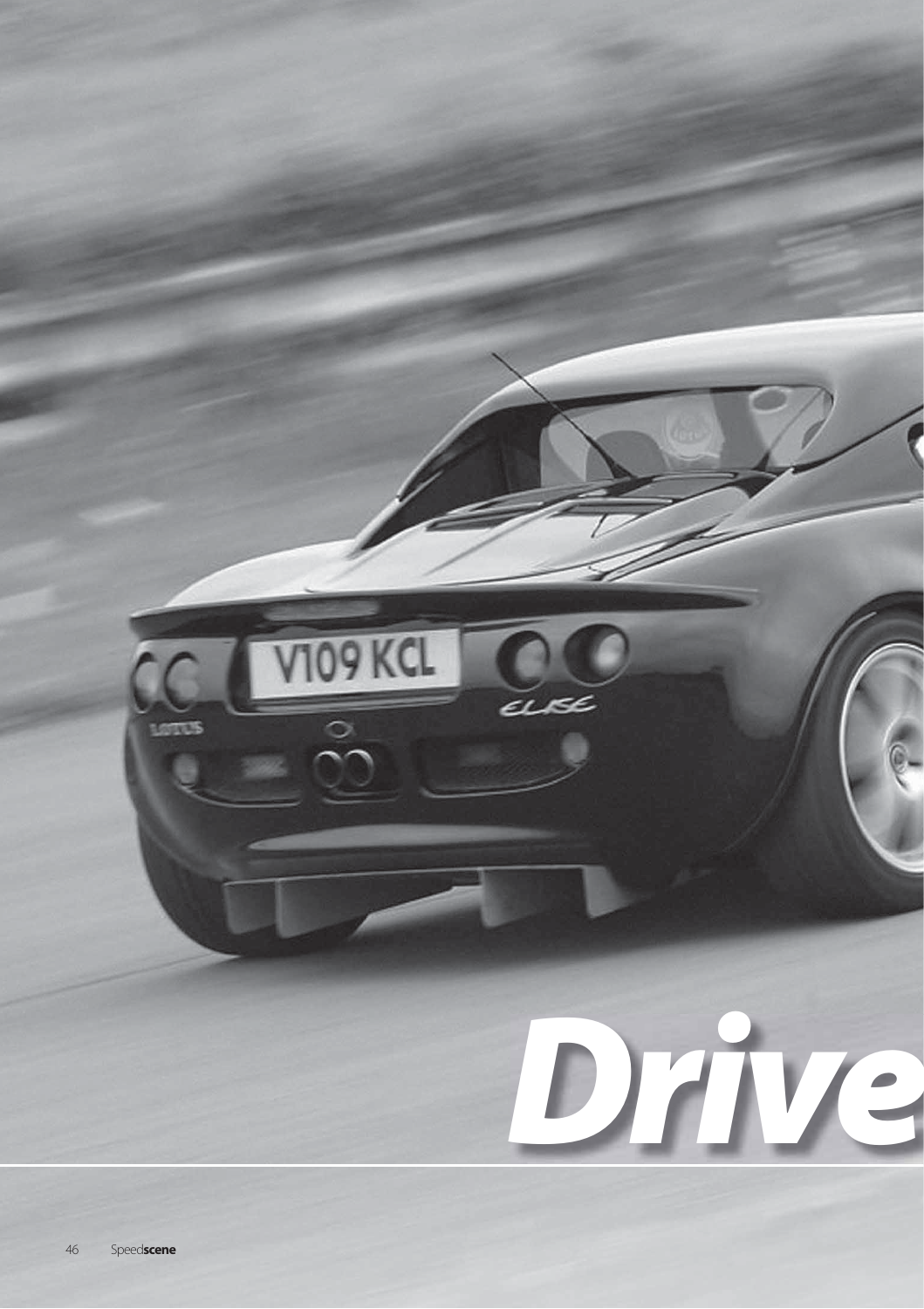

In the first of a new series of 'Drive-it", Gary Thomas draws on his experience and success to pilot us successfully round Aintree. *e-it - Aintree*

ø

Gary Thomas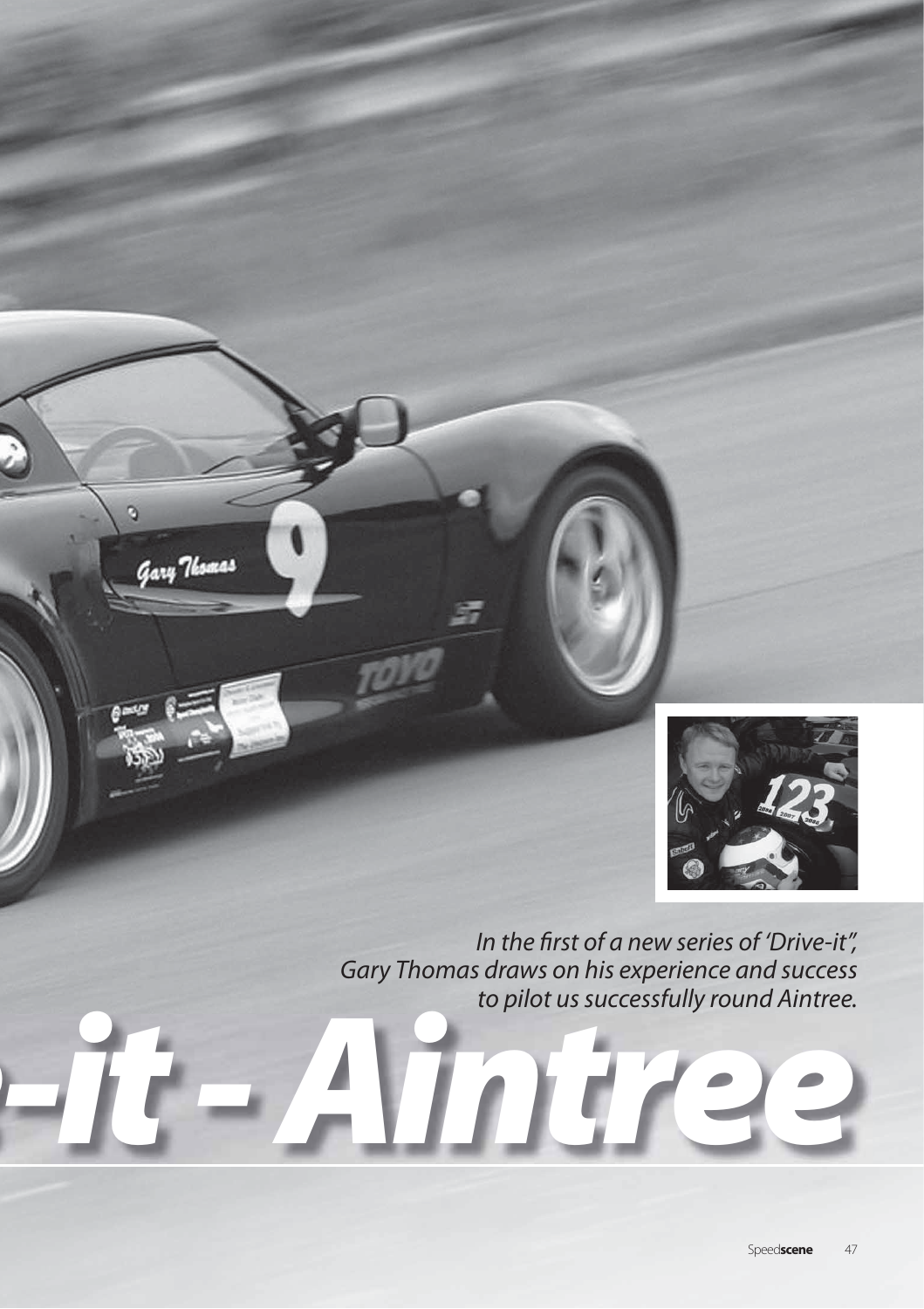

Aintree holds special memories for me as it was the scene of my very first competitive speed event, driving our family Mazda MX5. I left Aintree after that first event, struck by how friendly all of the officials and marshals were and they have always been the same, each time I have returned there. Aintree was also the venue where I clinched two of my Midland Speed Championships.

My initial thoughts, after my first event there, were that there wasn't much of a challenge in a relatively simple layout, consisting of only three corners. I have since, however, realised that there is, indeed, a very real challenge to this track, once you are close to the limit!

In many ways, Aintree can be compared with Shelsley Walsh, in that both have relatively few corners, have real motor sporting history attached to them and require concentration and courage to drive quickly. Aintree was the venue of the British Grand Prix in the 50's and 60's, is of course the home of the Grand National steeplechase and the infield serves as a golf course for the rest of the time – a true multi use venue!

The sprint course is on the club circuit, which is also used by the Liverpool Motor Club for very well run track days. I always walk the track, either before practice or at lunchtime. I spotted a bolt incorporated into the tarmac the last time I was at Aintree, see if you can



find it! Although the paddock is not marked in number order, the regular paddock announcements help to bring all competitors to the queue promptly. There is a well marked tyre warming area before the start, which is on the right hand side of the very wide track. Drivers used to hillclimbs and venues such as Curbourough, will instantly notice how very wide Aintree is by comparison. The track surface offers good levels of grip, even in the wet. The start has the timekeepers on the right and the commentary booth on the left, often occupied by Steve Wilkinson, making up facts about those who fail to

submit a commentary sheet!

Away from the start, stay on the right hand side of the track along the first 250 metre straight, which leads to Country Corner, a 90 degree left hander. Because of the barriers and slightly raised bank on the left, you can't see around this corner, which will often cause drivers to turn in too early. This will give a slow exit speed; which, at Aintree, is bad for a quick time. Every corner is vitally important in achieving the maximum possible speed along the long straights. In the Elise, I get up into third gear; although a higher second gear would be more suitable, before a light dab

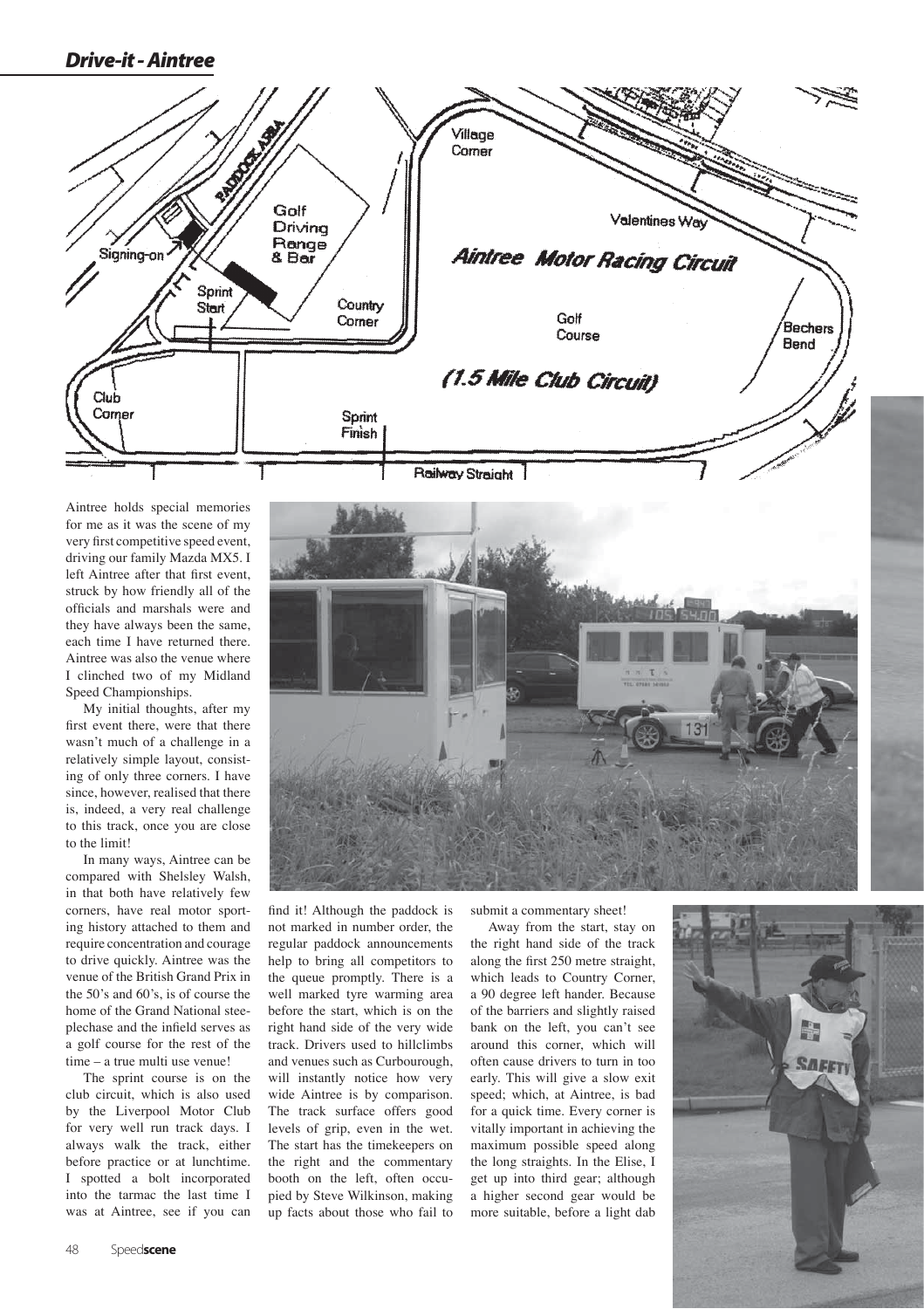





on the brakes immediately before turning in. Country is a conventional 90 degree corner, with an apex 50-60% round it. Continue to take a smooth line, building speed, out to the very right hand edge of the track, before allowing the car to gradually go over to the left hand side on the approach to Village Corner.

Village is a long, slightly banked right-hander. The track on the inside of Village is a little uneven; where the tarmac meets the concrete edging, so don't get too close at the apex. I am still in third at this point. Concentrate on achieving a smooth gradual line, forming a single arc from turn in, just beyond the end of the left hand Armco, to the exit; which should be at the far left of the track. I cannot stress too much, the importance of not touching the grass on the outside of the track at this point, as I have seen the result of a driver going off here and ending up rolling over one of the Grand National fences, after demolishing two rows of bales! As with the first corner, build speed through Village to get the highest speed along the 450 metre long Valentines Way. A good check on how well you have built speed, is how early you reach the correct revs to change up into the next gear. Stay on the

left hand side along Valentines Way and take a deep breath as you leave your braking until the last possible moment for the final corner, Bechers Bend.

My approach to Bechers is to dab the brakes, change down one gear and turn in. Then I'm straight back on to full power, steering into an early apex and working with the car, rather than fighting it, to ease it through the remainder of this very long bend and changing up well before the end of the bend, as it opens out onto the 600 metre long Railway Straight. Towards the end of Bechers, is the notorious bump in the centre of the track, which does unsettle the car when driven over. Power down Railway Straight and over the finish where you will see your time displayed shortly after the line. As well as a good time display clock, Liverpool Motor Club also provides speed trap information in the results. This is a great help in confirming how well you have exited Bechers, although it may give the game away if you are sandbagging in practice!

Slow the car down for Club Corner, which acts as the return road back to the start for double drivers and also leads back to the paddock, where the results can be found in the Club House.

The Golf Centre is usually open for food and drinks and this is the venue for the prize giving at the end of the day.

I've already said how friendly everyone is at Aintree, but you will also find some of the most enthusiastic officials. Amongst these is Ron Hunt, who operates one of the quickest results services in the sport. You will usually find that he has put the results on the Liverpool Motor Club website within a day of the event, sometimes even on the evening of the event. Another of the hardworking and knowledgeable officials is Ian Trainer, who will often be guiding competitors cars at the top end of the paddock. Ian lives close to the circuit and is a fount of information on the history of Aintree and well worth speaking to.

I always enjoy Aintree and have had fierce battles with Dave Coveney, as we regularly fought over the roadgoing Lotus Elise record as well as Bobby Fryers, Mark Teale and more recently, Martyn Craske and Ian Butcher.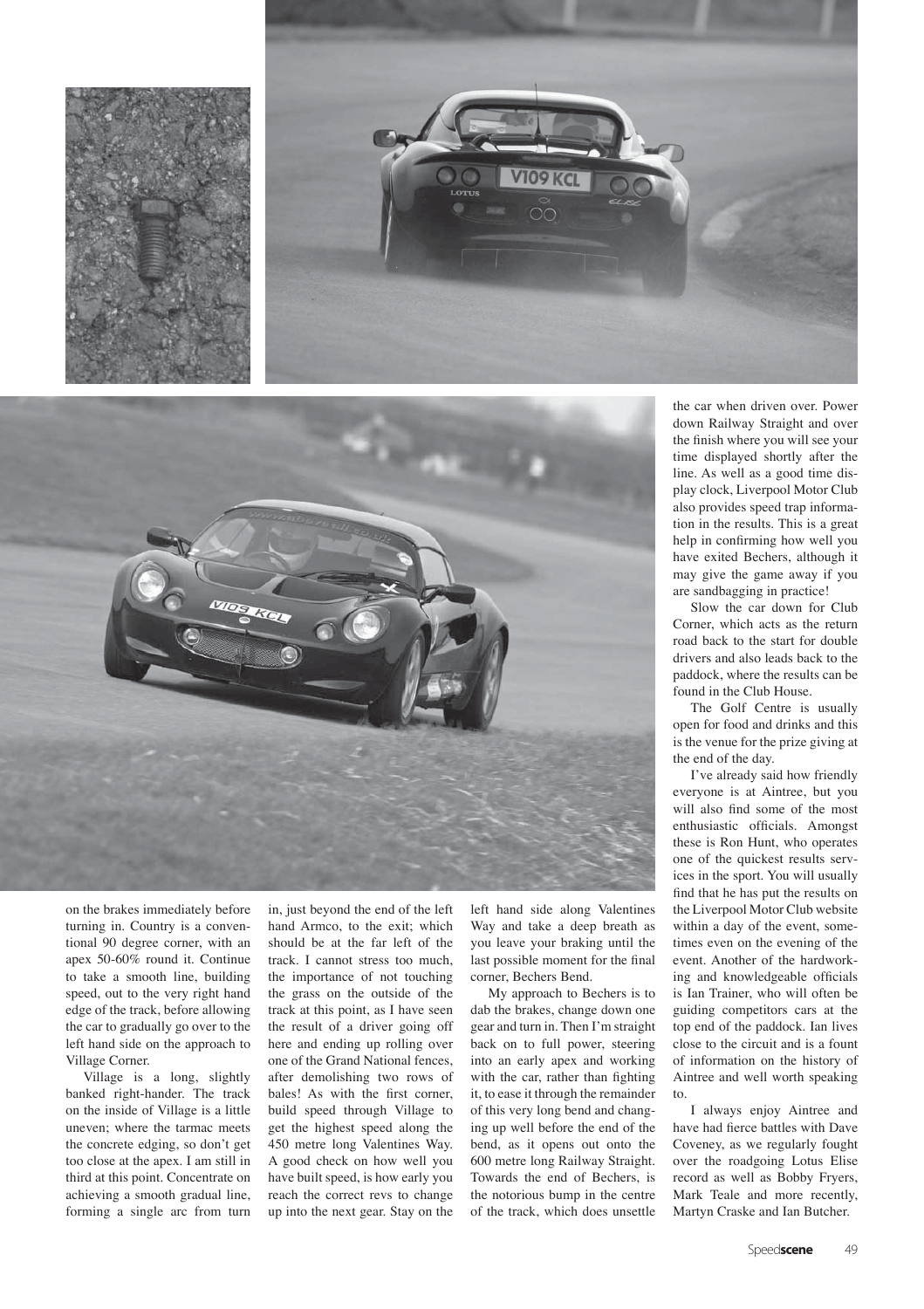